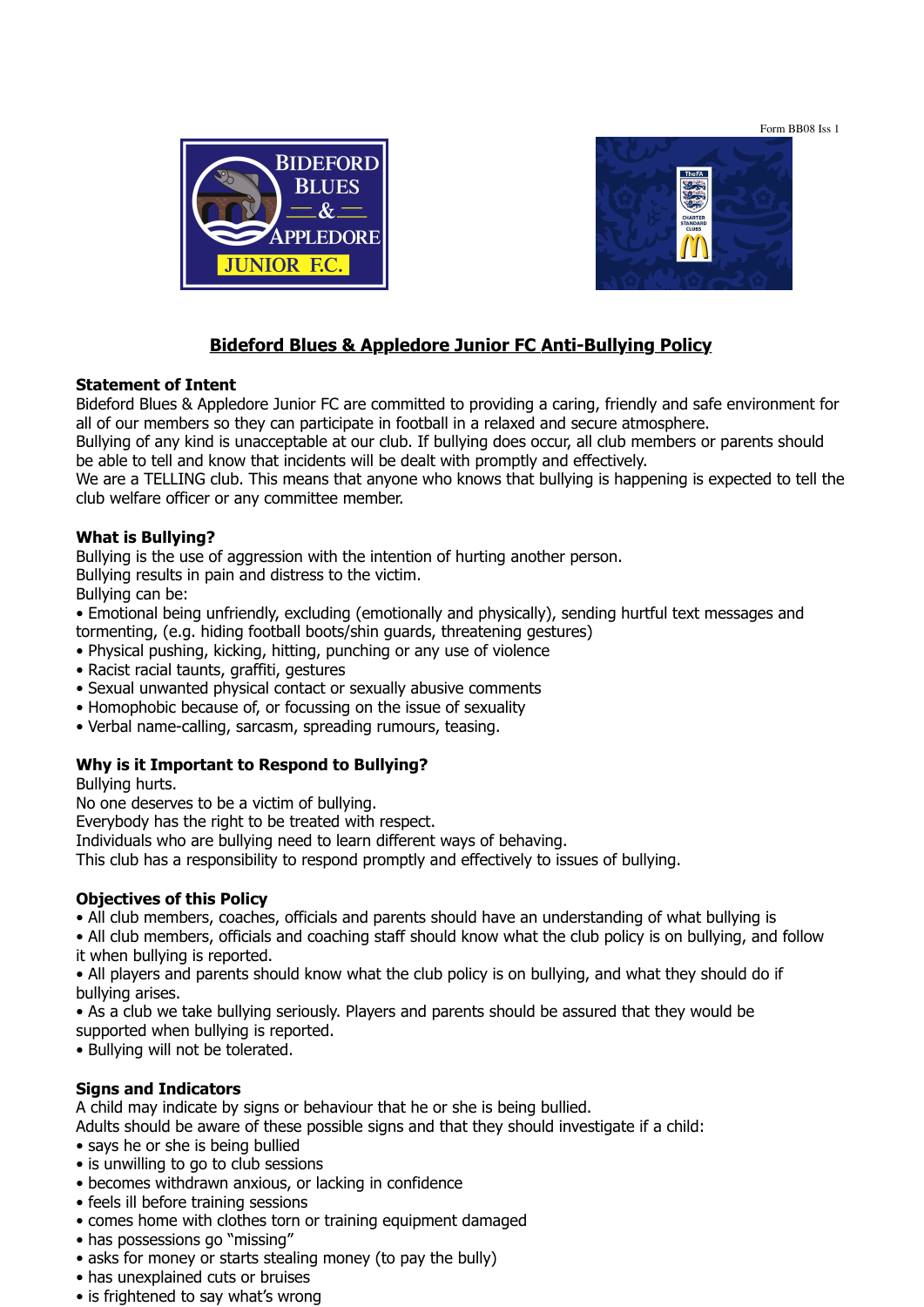- says he or she is being bullied
- is unwilling to go to club sessions
- becomes withdrawn anxious, or lacking in confidence
- feels ill before training sessions
- comes home with clothes torn or training equipment damaged
- has possessions go "missing"
- asks for money or starts stealing money (to pay the bully)
- has unexplained cuts or bruises
- is frightened to say what's wrong
- gives improbable excuses for any of the above

## **In more extreme cases**

- starts stammering
- cries themselves to sleep at night or has nightmares
- becomes aggressive, disruptive or unreasonable
- is bullying other children or siblings
- stops eating
- attempts or threatens suicide or runs away

These signs and behaviours may indicate other problems, but bullying should be considered a possibility and should be investigated.

## **Procedures**

**1.** Report bullying incidents to the Club Welfare Officer or a member of the clubs committee or contact the Devon FA Welfare Officer.

**2.** In cases of serious bullying, the incidents will be referred to the Devon FA Welfare Officer for advice and possibly to The FA Case Management Team.

**3.** Parents should be informed and will be asked to come in to a meeting to discuss the problem.

**4.** If necessary and appropriate, the police will be consulted.

**5.** The bullying behaviour or threats of bullying must be investigated and the bullying stopped quickly

**6.** An attempt will be made to help the bully (bullies) change their behaviour.

**7.** If mediation fails and the bullying is seen to continue the club will initiate disciplinary action under the club constitution.

## **Recommended club action**

If the club decides it is appropriate for them to deal with the situation they should follow the procedure outlined below:

**1.** Reconciliation by getting the parties together. It may be that a genuine apology solves the problem.

**2.** If this fails/not appropriate a small panel (made up from Chairman, Club Welfare Officer, Secretary, committee members) should meet with the parent and child alleging bullying to get details of the

allegation. Minutes should be taken for clarity, which should be agreed by all as a true account.

**3.** The same 3 persons should meet with the alleged bully and parent/s and put the incident raised to them to answer and give their view of the allegation. Minutes should again be taken and agreed.

**4.** If bullying has in their view taken place the individual should be warned and put on notice of further action i.e. temporary or permanent suspension if the bullying continues. Consideration should be given as to whether a reconciliation meeting between parties is appropriate at this time.

**5.** In some cases the parent of the bully or bullied player can be asked to attend training sessions, if they are able to do so, and if appropriate. The club committee should monitor the situation for a given period to ensure the bullying is not being repeated.

**6.** All coaches involved with both individuals should be made aware of the concerns and outcome of the process i.e. the warning.

# **In the Case of Adults Reported to be Bullying Anyone within the Club Under 16:**

**1.** The Devon FA Welfare Officer should always be informed and will advise on action to be taken where appropriate.

**2.** It is anticipated that in most cases where the allegation is made regarding a team manager, official or coach, The FA's Safeguarding Children Education Programme may be recommended. **3.** More serious cases may be referred to the Police and/or Children's Services.

# **Prevention**

**1.** The club will have a written constitution, which includes what is acceptable and proper behaviour for all members of which the anti-bullying policy is one part.

**2.** All club members and parents will sign to accept the constitution upon joining the club.

**3.** The Club Welfare Officer will raise awareness about bullying and why it matters, and if issues of bullying arise in the club, will consider meeting with members to discuss the issue openly and constructively.

This policy is based on guidance provided to schools by KIDSCAPE. KIDSCAPE is a voluntary organisation committed to help prevent child bullying. KIDSCAPE can be contacted on 0207 730 3300 or you can access their website via www.kidscape.org.uk.